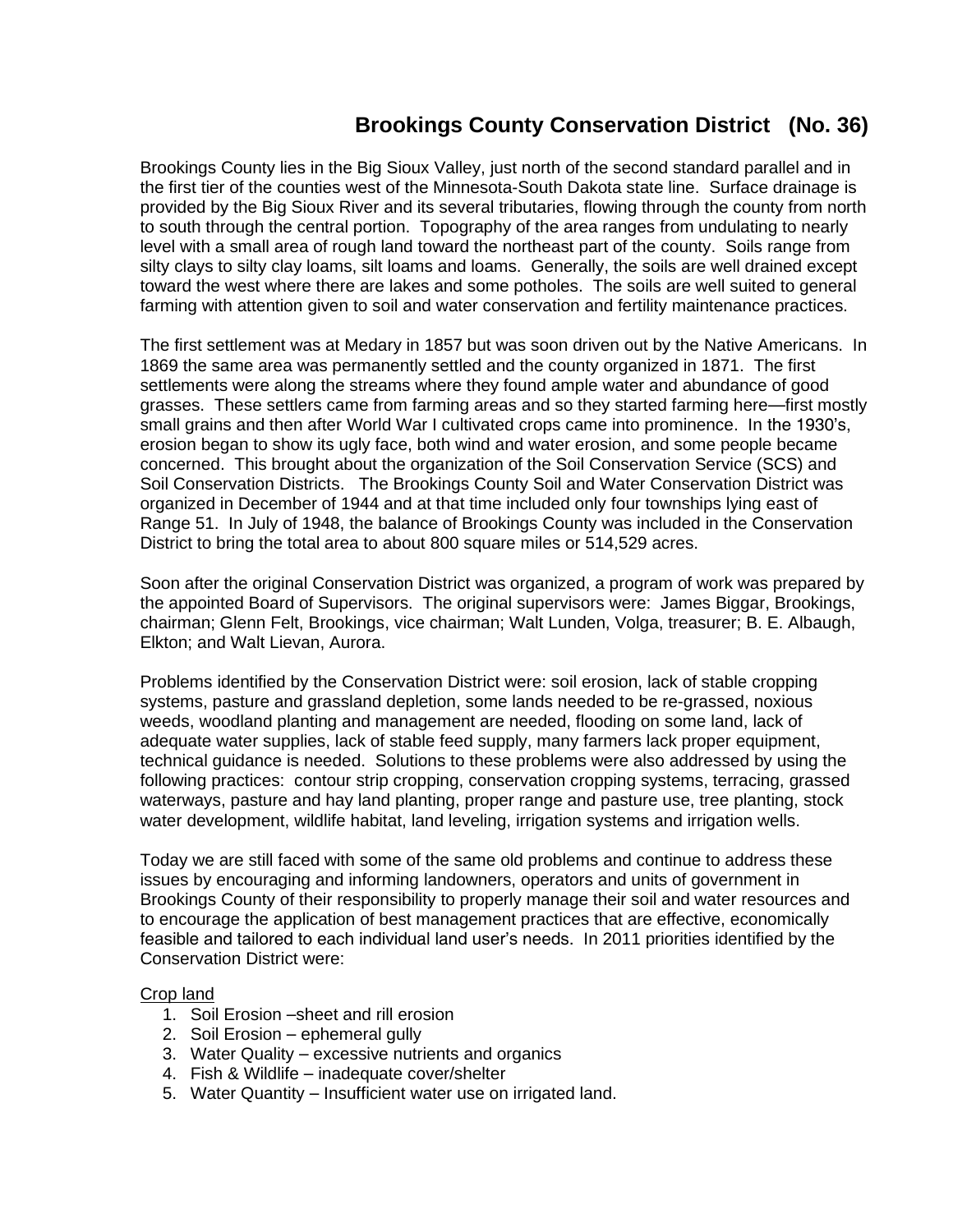## Grazing land:

- 1. Domestic Animals inadequate quantities and quality of feed and forage introducing improved varieties of forage species
- 2. Inadequate Water Sources
- 3. Water Quality excessive nutrients and organics
- 4. Plant condition noxious and invasive plants
- 5. Domestic Animals inadequate shelter

Headquarters land

- 1. Water Quality excessive runoff
- 2. Domestic Animals Nutrient Mgt. waste storage
- 3. Inadequate Shelter
- 4. Air Quality
- 5. Biomass carbon credits and energy efficiency

On May 23, 1996, a resolution was filed with the Secretary of State to change the name of the Conservation District from Brookings County Soil and Water Conservation District to the Brookings County Conservation District.

In 1949 there were approximately 1,924 farms in the county comprised of 363,315 acres of cropland. Today there are 986 farms comprising 351,302 acres of cropland and 111,276 acres of non cropland (pastures, building sites, wildlife areas and conservation easements). The average cost of land in1949 was approximately \$65 to \$95 per acre. Today's land prices vary widely and can cost on average from \$4000 to \$8000 per acre for crop ground and \$1,500 - \$2,500 per acre for pasture ground and continue to rise rapidly. Average farm size in 1949 was 255 acres compared to today's average farm size of 469 acres.

The average precipitation in Brookings County between 1940 and 1944 was approximately 27 inches and between 2005 and 2009 was approximately 22.5 inches. The average over the last 120 years was 21.5 inches; with a low of 10 inches in 1933 and the high in 2010 of 39.8 inches. Today, both rural and urban property owners are faced with water management issues such as tile and drainage.

In the early 1970's, wind erosion was a familiar site in Brookings County. As a result of wind erosion, much soil changed hands without the formal exchange of deeds. Conservation practices to control wind erosion were applied to the land such as strip cropping, mulch tillage, contour farming terraces, grassed waterways, diversions and dam/dugouts. The 70's also brought about the formation of several watershed districts: Six Mile Creek Watershed, Oakwood Lakes Watershed and the Lake Hendricks/Upper Deer Creek Watershed.

In August 1980 the conservation districts of Brookings, Hamlin and Kingsbury Counties entered into a cooperative agreement to be the sponsoring agencies of the Oakwood Lakes-Poinsett Rural Clean Water Program area. This was a pilot project and was one of two in the nation monitoring the effects of conservation practices on the surface and ground water.

Quoted from a 1983 Conservation District Chairman's Report, "we should be careful not to let discouragement caused by the present economic difficulties cloud our attitude toward the future. There are many effective conservation practices which not only save soil, but also reduce costs while maintaining production. These practices can enable us to survive the present, as well as conserve our natural resources so that we can remain productive when better times come".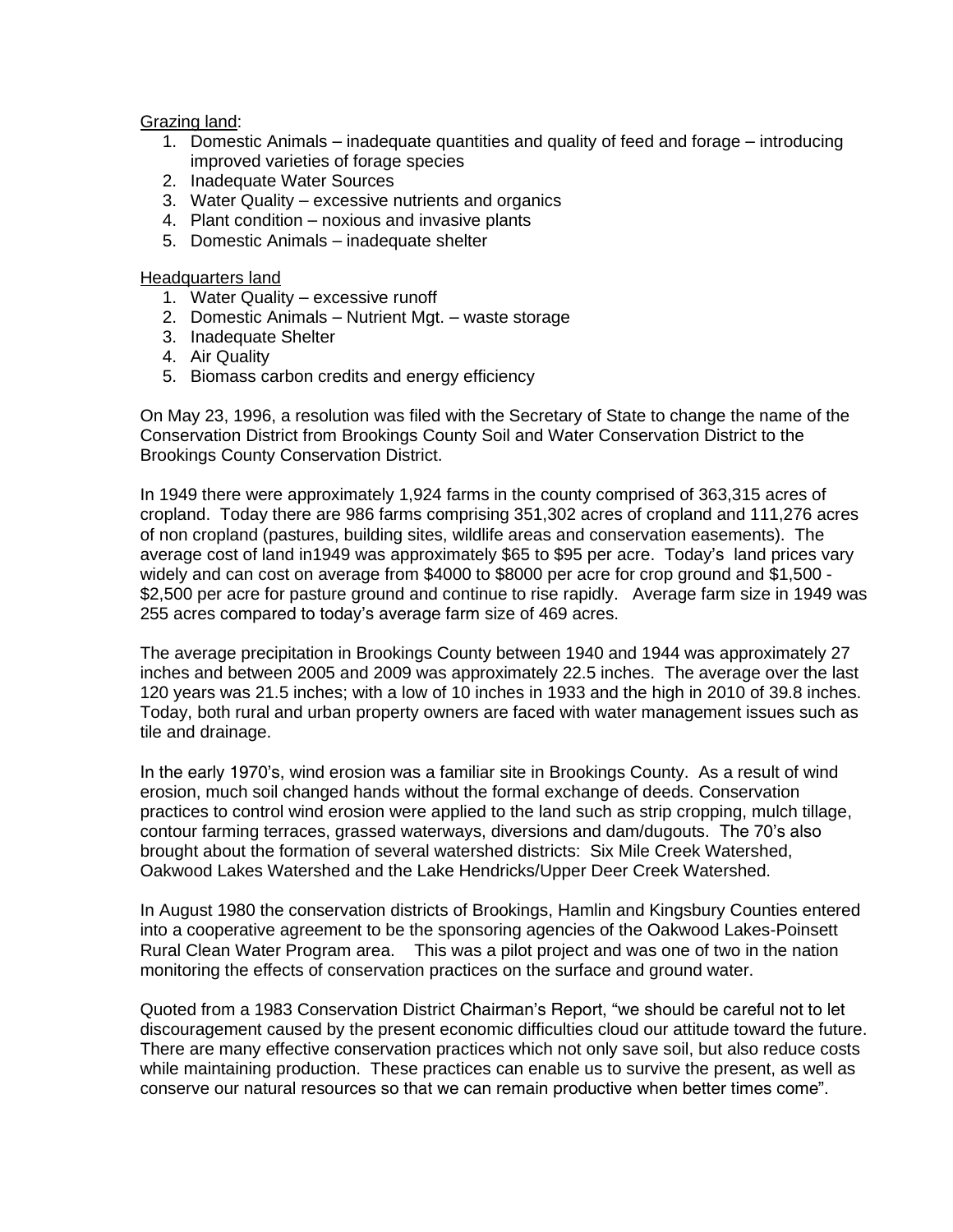Flooding was a big problem in Brookings County in 1984. Heavy June and October rains did much damage throughout the county. The excess moisture made evident the need for more conservation practices.

A modern soil survey can help land users make the best use of their land. Brookings County utilized a 1959 published soil survey to assist with land management until the new and current survey was published in 1995. The major field work for the survey was completed in 1994 and the soil names and descriptions were approved in 1995. The new soil survey provides additional information and greater detailed soil maps.

1990-2011 brought about special projects within the county. Many of these projects were watershed assessments and implementation projects including the Lake Hendricks/Upper Deer Creek Watershed Project, Lake Campbell/Battle Creek Watershed Project, Central Big Sioux River Watershed Assessment Project, North Central Big Sioux River/East Oakwood Lake Assessment Project and the Central Big Sioux River Implementation Project. These projects were made possible by obtaining local, county, state and/or federal funding.

As livestock operations increase in size and animal concentrations, a trend expected to continue, there is a growing public concern over the environmental impacts such production facilities may have on the surrounding landscapes. The public reaction to the perceived erosion of air quality of these farms is heightened and there is a gathering resistance to the building of these facilities. During the years 2007 and 2008, the Brookings County Conservation District participated in a Tree Research Project with Moody Conservation District, SDSU and the SD Division of Resource Conservation & Forestry on "The Influence of Windbreaks on Farm Hydrogen Sulfide Reduction".

On October 23, 2008, the Brookings Conservation District, in partnership with the City of Brookings, created a City Tree Bank, which was endorsed by Governor Mike Rounds. With the help of a \$25,000 grant from the office of Governor Rounds, nearly 1,000 trees were planted on land near the Brookings airport. These trees will provide replacements and/or new plantings on public property in Brookings and other communities within Brookings County.

In 2005, the Conservation District purchased 5 acres of land from the Eastern SD Soil and Water Research Farm, Inc. located at 130  $42<sup>nd</sup>$  Street (north of Hwy 14 by-pass) to build a new Conservation District building. The 60' x 130' building was completed in 2007. A 30'x32' refrigerated area has ample space to store seedlings for the Conservation Districts large tree planting program. It also hosts a large office area, restrooms, a heated shop and an equipment storage area.

The Conservation District, along with East Dakota Water Development District and South State University (SDSU), has been hosting the annual Big Sioux Water Festival, which will be the 20<sup>th</sup> annual festival in May 2012. The Big Sioux Water Festival has been providing fourth grade students from within a ten county area the opportunity to learn about water in the form of activities, presentations and exhibits. The festival, held on the campus of SDSU, regularly draws over 1,000 students. We hope the Festival helps students understand the difficulties that they may encounter in the future as they become caretakers of our water resources.

Other youth activities the Conservation District promotes is the Arbor Day Essay Contest, Conservation Speech Contest, Conservation Poster Contest, SDACDE Karst Memorial Scholarship for students going into an ag-related field, and provide Soil Stewardship materials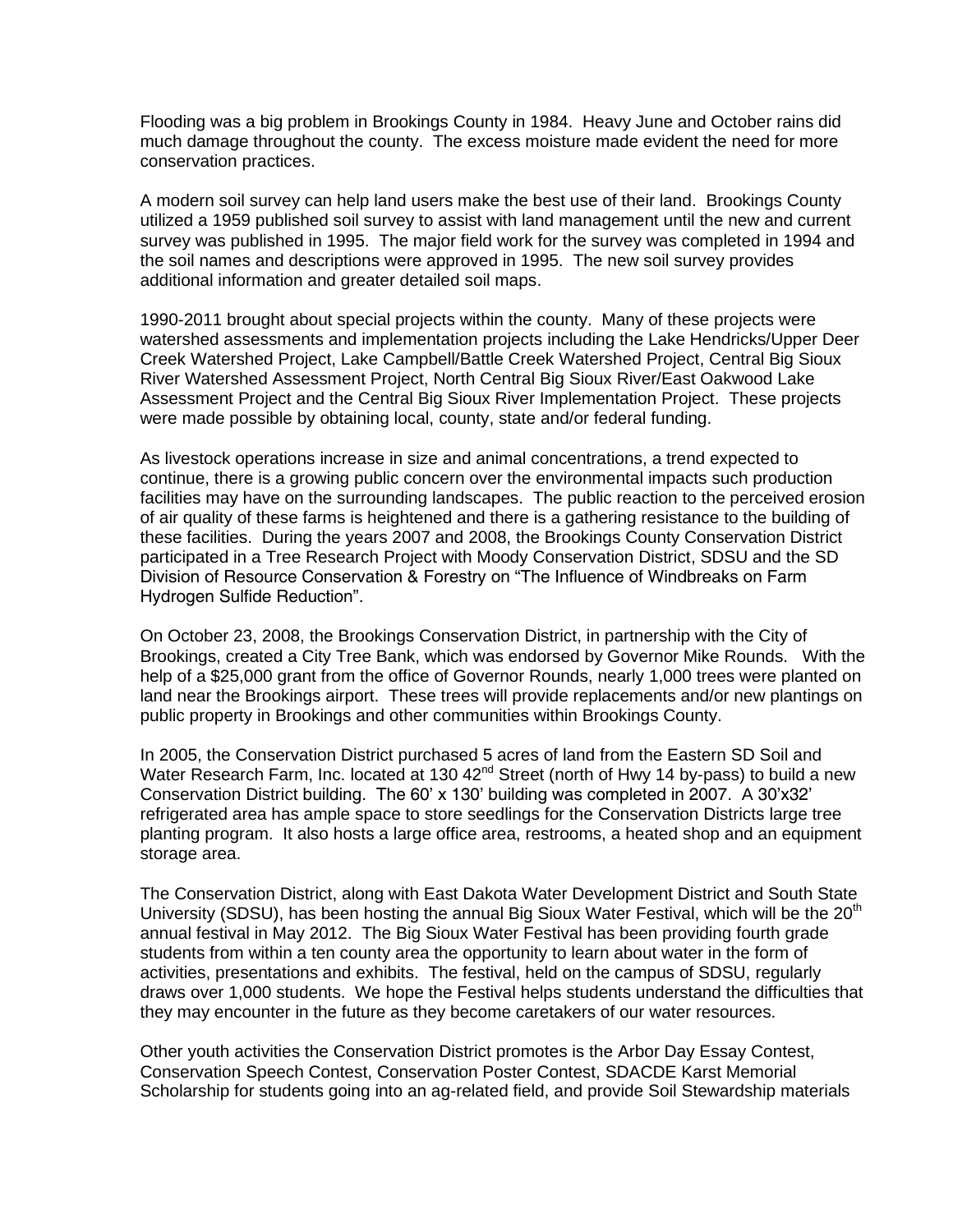to Brookings County churches. The Conservation District also sponsors a Land Judging school every fall for FFA students from several surrounding schools.





*Land Judging Big Sioux Water Festival*

Along with time, also came the need to advance into the age of technology! In 2005, the Conservation District implemented a web site to use as an effective tool to relay their conservation message and to advertise their services (www.brookingsconservation.org).

To help producers with their conservation efforts, the Brookings County Conservation District offers tree planting, tree fabric, tree site preparation, hand plant tree seedlings and other tree planting products; two grass drills for seeding cool and warm season grasses, mechanical and chemical weed control.

We can look back at many years of soil and water conservation progress since the Dust Bowl of the 1930's. Our challenge today remains the same – to maintain and continue the efforts to ensure the conservation, stewardship and wise use of the natural resources.

Those currently serving on the Brookings County Conservation District Board and Staff: Wayne Berkland, Chariman, Volga; Joel Koch, Vice-Chariman, Elkton; Jerry Oines, Treasurer, Brookings; Darrell DeBoer, Supervisor, Brookings; Charles Zink, Supervisor, Brookings; Robert Rochel, District Advisor, Elkton; Kirk Steege, District Advisor, Volga; Mark Stime, District Advisor, Sinai; Joan Kreitlow, Office Manager; Jon Finnegan, Conservation Resource Specialist.

|           | Field      | Farmstead<br>& Feedlot |            |          | Other        |         | Farm         |
|-----------|------------|------------------------|------------|----------|--------------|---------|--------------|
| Decades   | Windbreaks | Windbreaks             | Renovation | Wildlife | <b>Sites</b> | Total   | <b>Sites</b> |
| 1944-1949 | 8.1        | 221.8                  | 0.0        | 0.0      | 2.0          | 231.9   | 187          |
| 1950-1959 | 173.4      | 552.4                  | 0.0        | 0.0      | 86.0         | 811.8   | 449          |
| 1960-1969 | 231.1      | 529.3                  | 0.0        | 0.0      | 85.7         | 846.1   | 487          |
| 1970-1979 | 328.6      | 636.8                  | 148.4      | 0.0      | 142.4        | 1,256.2 | 1,129        |
| 1980-1989 | 246.9      | 321.8                  | 197.7      | 32.1     | 186.6        | 985.1   | 2,050        |
| 1990-1999 | 166.8      | 196.3                  | 26.6       | 286.4    | 176.5        | 852.6   | 391          |
| 2000-2009 | 280.1      | 222.2                  | 9.9        | 275.9    | 411.9        | 1,195.7 | 391          |

Total Acres of Tree Planting Through the Decades